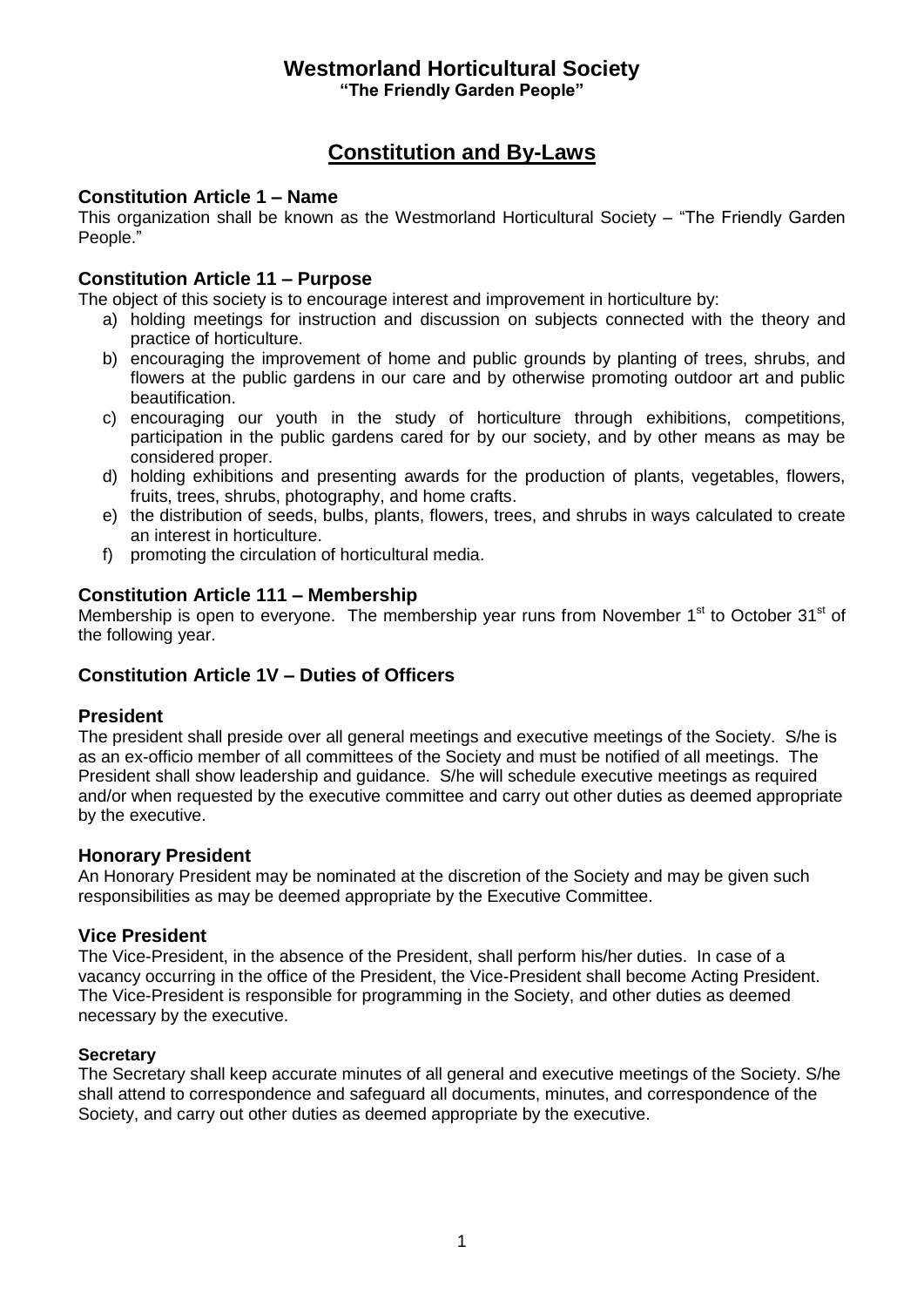## **Treasurer**

The Treasurer shall keep accurate financial records of the Society. S/he shall present a treasurer's report at each executive and general meeting of the Society, and safeguard all financial records, monies, and all other pertinent documents entrusted to his/her care. All records are to be turned over to the appointed Society auditor at year-end so that an auditor's report can be read at the Annual Meeting. The treasurer, in conjunction with the executive, shall prepare an annual budget for the Society, and carry out other duties as deemed appropriate by the executive.

#### **Past President**

The past president shall remain as a voting member of the executive. The past president shall preside over meetings if both the president and vice president are absent, and carry out other duties as deemed appropriate by the executive.

#### **Executive Committee**

The Executive Committee shall be the governing body of the Society, except as otherwise provided for in the Constitution. The Executive Committee shall consist of the officers, and chairperson of each standing committee excluding the Honorary President. It shall be chaired by the President. Any vacancies occurring on the Executive Committee shall be filled with appointments by the Executive Committee and ratified at a duly called meeting of the membership.

## **Constitution Article V – Election of Officers**

The Annual Meeting for the election of Officers along with the presentation of annual reports shall be held in October. At the September meeting, a nominating committee composed of three (3) members shall be named by the Executive Committee. At the Annual Meeting this nominating committee shall present a list of nominees. Nominations may also be accepted from the floor.

Officers shall be elected for a one (1) year term or until their successor is elected. Officers are eligible for re-election for a second and third one (1) year term, after which they are not eligible for reelection to the same office until the lapse of one (1) year.

#### **Constitution Article V1 – Executive Standing Committees**

Standing Committees of the Society shall be:

- a) Membership
	- b) Public Gardens
	- c) Publicity
	- d) Garden Show
	- e) Social
	- f) Seminars
	- g) Scholarship

#### **Constitution Article V11 – Amending the Constitution**

Any proposed changed to the Constitution must be submitted in writing at the September meeting and voted upon by members at the October Annual Meeting.

#### **Constitution Article V111 – Quorum**

A quorum shall consist of 20% of the paid-up membership. A quorum of the Executive shall consist of 50% plus 1 of the Executive Committee.